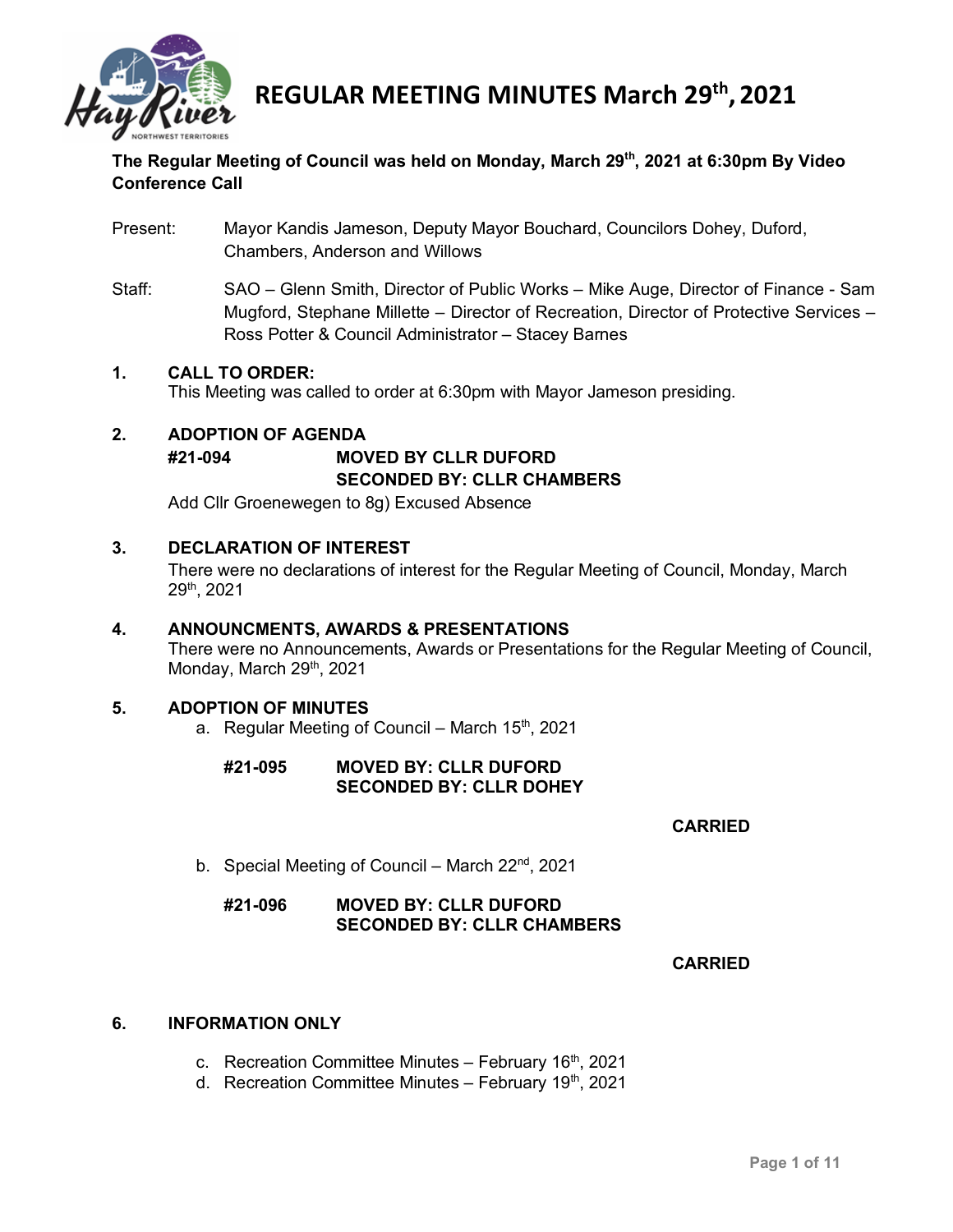

# **7. ADMINISTRATIVE ENQUIRIES**

Director of Finance – Sam Mugford

- Reminder that Business Licenses are due March 31<sup>st</sup>
- Finance Committee met last Friday
	- o They will be bringing forward a 12.5% increase in utilities and recommended increases over the next 3 years
	- o Water & Sewer funding grants

Director of Protective Services – Ross Potter

- Breakup Preparations 2021
	- o Stantec is doing survey work on the berm in West Channel
	- o Had our first LEMO meeting today
	- o Communication Plan is going out
	- o CN will move rail cars to the outside during breakup
	- o Monitoring crews are in place
	- o Cleared an access point to Pine Point bridge
	- o Moving equipment will now be easier going forward o Installing data logger at falls on Tuesday
	- Installing data logger at falls on Tuesday
	- o Flood response is well underway
	- o Evacuation Centre is moving along, just waiting on final approval of plan
	- o Deputy Mayor will be taking care of RV lot once again
	- o Animal shelter will take any pets if needed
	- $\circ$  Fire Dept to help with anyone with mobility issues

Cllr Dohey – Will residents have to go to Yellowknife again or stay in Town? SAO Smith – Director of Recreation is working on an Evacuation Centre in the community centre or they can go stay with Family or friends will be an option this year. Working on guidelines throughout the NWT. We have presented scenarios to the GNWT, just waiting to hear back from them.

Cllr Duford – I'd like to commend Ross and Glenn on the work to get ready

Director of Recreation – Stephane Millette

- Evacuation Plan is submitted to the Office of the Chief Public Health Officer
- Meeting spending deadlines for March 31<sup>st</sup>
- Spring/Summer season prop work has started. There will be multisport programs happening on the ice surface once the ice has been removed
- Reduced ice over the weekend
- Curling Club will be removing their ice this coming weekend
- Porritt Landing will have 5-8 slips more this summer to help with the waiting list

Director of Public Works – Mike Auge

- Snow clearing continues as needed
- Fraser Place tree removal will take place in April. Working on a detailed design and tender for that project
- Water Intake Inspection report is being reviewed with the SAO along with video footage
- Closing RFP for the Zoning and Building Bylaw review and for the Riverview Drive/Beaver Crescent project
- Putting out an RFP for tire removal from the landfill in April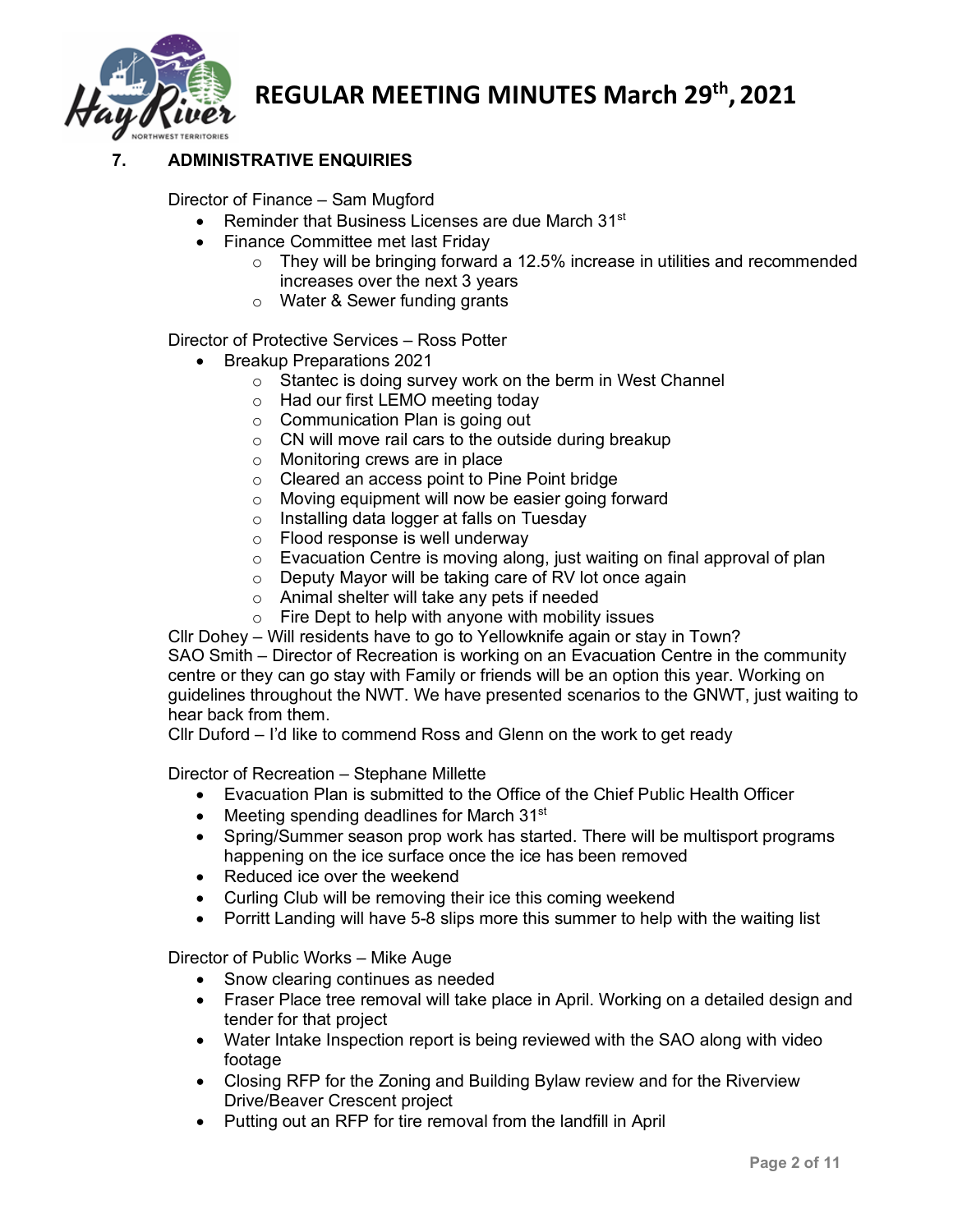

# SAO – Glenn Smith

- Communications out for Solid Waste bylaw and tipping rates to renew contracts
- Fee's and Chargers Bylaw is still coming together, a lot of work there
- Stop Sign near Porritt Landing had no involvement from the Town. Waiting to hear back from CN as to reasons why it was put there
- April there will be only 2 Council meetings, Strat Plan will come to one of them

#### **8. NEW BUSINESS**

a. 2021 LAND INCENTIVE PROGRAM

#### **RECOMMENDATION:**

### **#21-097 MOVED BY: DEPUTY MAYOR BOUCHARD SECONDED BY: CLLR DOHEY**

### **THAT THE COUNCIL OF THE TOWN OF HAY RIVER extends the Land Sales Incentive Program through the Year 2021.**

#### **CARRIED**

#### **BACKGROUND:**

In June of 2001 Council approved a Land Sales Incentive Program. This program has been renewed annually with the 10% deposit applying to all lots for sale in Town.

The guidelines for this program were as follows:

- The Land Sales Incentive Program shall apply to all land sales in the Town of Hay River
- Purchaser pays a 10% nonrefundable deposit on land
- Upon acceptance of their application the purchaser gets "possession" of the land, which gives them the right to develop
- Purchaser pays property taxes on the land from date of possession
- Purchaser has up to 12 months from the date of acceptance of their application to pay for the land plus GST (less deposit), interest free
- Upon final payment, the Town will transfer title to the purchaser subject to the development conditions outlined in the Land Administration Bylaw No. 2178 & 2178A and the Agreement for Sale
- If payment for the land is not received within the 12 months period the land reverts to the Town plus all related improvements, the 10% deposit is not refunded
- A new Land Application was developed in 2002 to be used in conjunction with the Land Sales Incentive Program
- For new land sales only

# **COUNCIL POLICY / STRATEGY OR GOAL:**

To promote and facilitate land sales and associated development.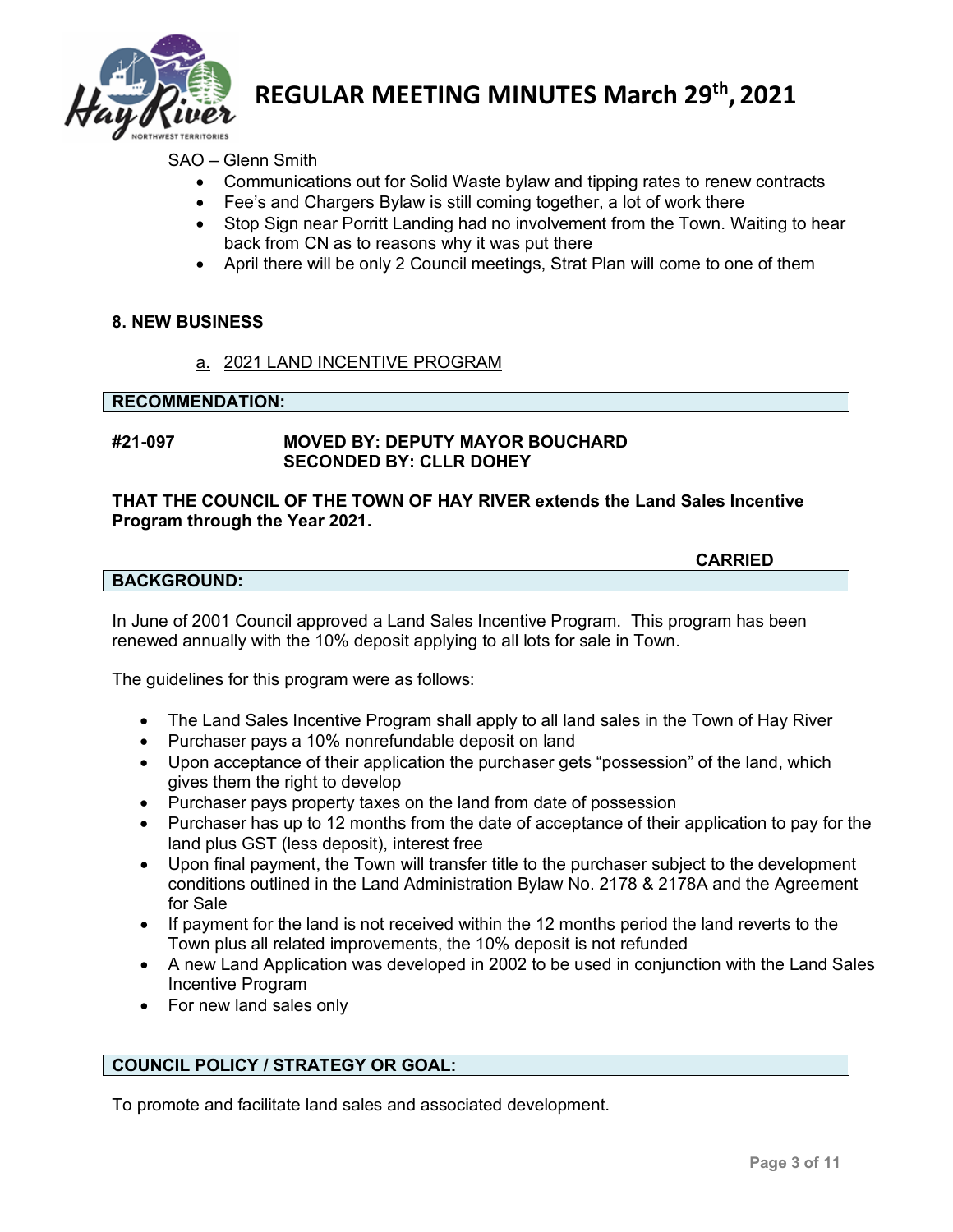

# **APPLICABLE LEGISLATION, BYLAWS, STUDIES, PLANS:**

Land Administration Bylaw No. 2178 & 2178A

#### **FINANCIAL IMPLICATIONS:**

N/A

#### **ALTERNATIVES TO RECOMMENDATIONS:**

N/A

#### **ATTACHMENTS:**

N/A

# **Prepared by: Reviewed by:** Date: 23 March 2021

Susan Gallardo **Susan Gallardo** Sam Mugford, CPA, CA Lands Director of Finance & Administration

#### b. LETTER OF SUPPORT – HAY RIVER COMMITTEE FOR PERSONS

#### **RECOMMENDATION:**

#### **#21-098 MOVED BY: CLLR DOHEY SECONDED BY: CLLR DUFORD**

**THAT THE COUNCIL OF THE TOWN OF HAY RIVER directs Administration to draft a letter supporting the Hay River Committee for Persons with Disabilities for their application to access \$25,000 from the FCC AgriSpirit Fund.** 

#### **BACKGROUND:**

The Hay River Committee for Persons with Disabilities (HRCPD) is requesting a letter of support from the Town of Hay River to support a funding application through the FCC AgriSpirit Fund. The \$25,000 application is to fund the purchase of commercial refrigeration equipment to support storage of donated foods received through programs such as Food Banks of Canada.

The HRCPD has been assisting other local non-profit organizations with storage of frozen food including the Hay River Soup Kitchen.

In addition to a request for a letter of support, the HRCPD is requesting that the Council of the Town of Hay River consider the role of supporting partner to access funding that requires a municipal government application. Funding under these arrangements typically see the municipal government disperse received dollars to the non-profit partner for execution. In some cases, the municipal government will charge an administration fee. In general Administration suggests that these agreements be pursued if not in conflict with the Town's own request for program funding support. However, as opposed to the requested general position of support, Administration

**CARRIED**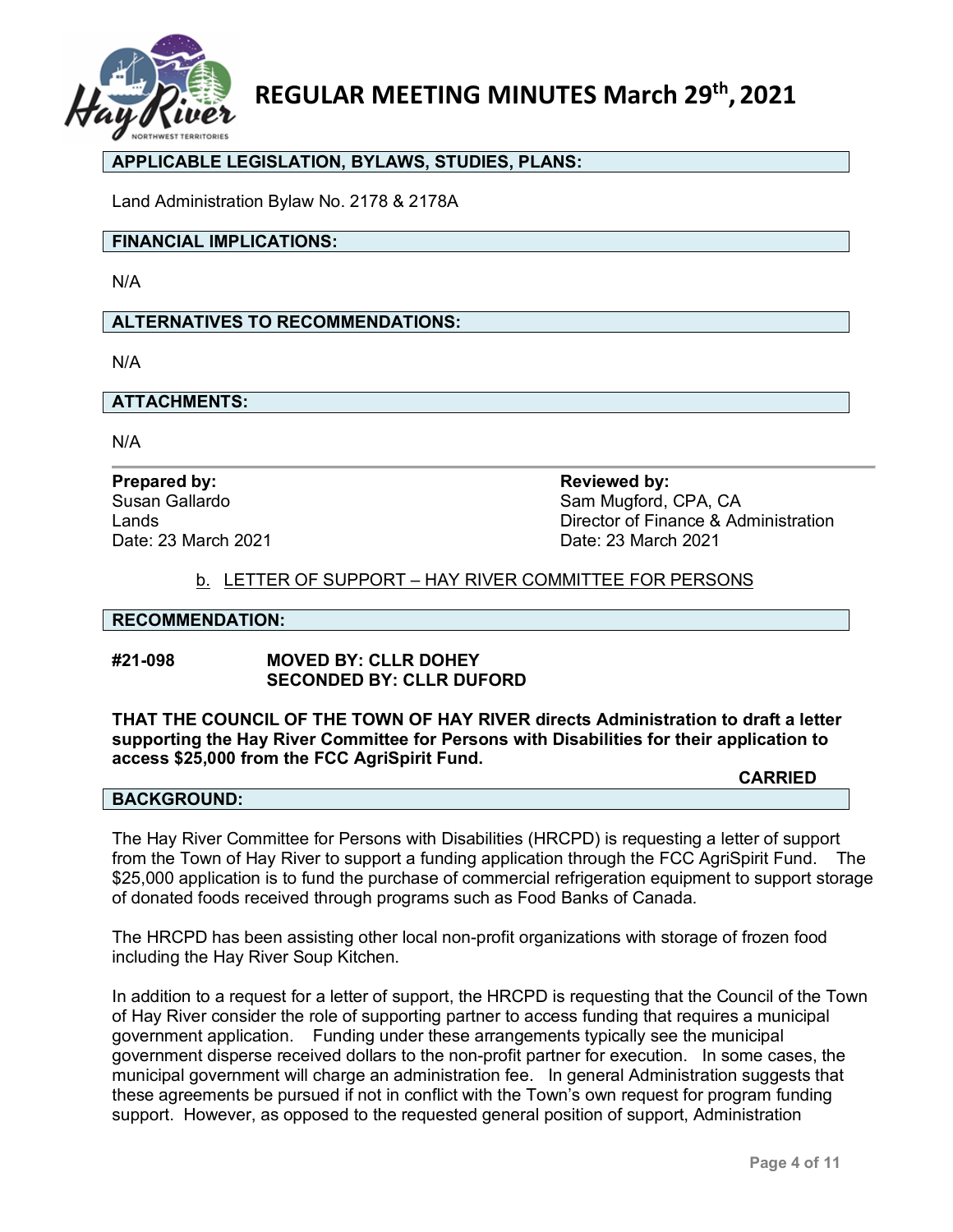

recommends that the Town review each application on a case-by-case basis to determine fit and conditions applicable.

The Town of Hay River does not have plans to submit an application for funding through the FCC AgriSpirit Fund's current call for submissions.

**COUNCIL POLICY / STRATEGY OR GOAL:**

N/A

**APPLICABLE LEGISLATION, BYLAWS, STUDIES, PLANS:**

N/A

**FINANCIAL IMPLICATIONS:**

N/A

#### **ALTERNATIVES TO RECOMMENDATIONS:**

N/A

#### **ATTACHMENTS:**

Request for Partnership for Access to Funding Sources

#### **Prepared by: Reviewed by: Reviewed by:**

Glenn Smith SAO March 22, 2021

c. LETTER OF SUPPORT – FORT SIMPSON METIS NATION

#### **RECOMMENDATION:**

#### **#21-099 MOVED BY: CLLR CHAMBERS SECONDED BY: CLLR DUFORD**

**THAT THE COUNCIL OF THE TOWN OF HAY RIVER directs Administration to draft a letter supporting the Fort Simpson Metis Nation project proposal for the Northern Food Innovation Challenge.** 

**CARRIED**

#### **BACKGROUND:**

The Northern Food Innovation Challenge is a proposal challenge under the Northern Isolated Communities Initiative (NICI) fund. The objective of this challenge is to support innovative, community-led projects for local and indigenous food production systems with the overall goal of improving food security in Canada's territories.

The Fort Simpson Metis Nation is proposing to establish a bison ranch and to build a meat processing facility in the Dehcho region. The goal is to raise bison and process bison meat for the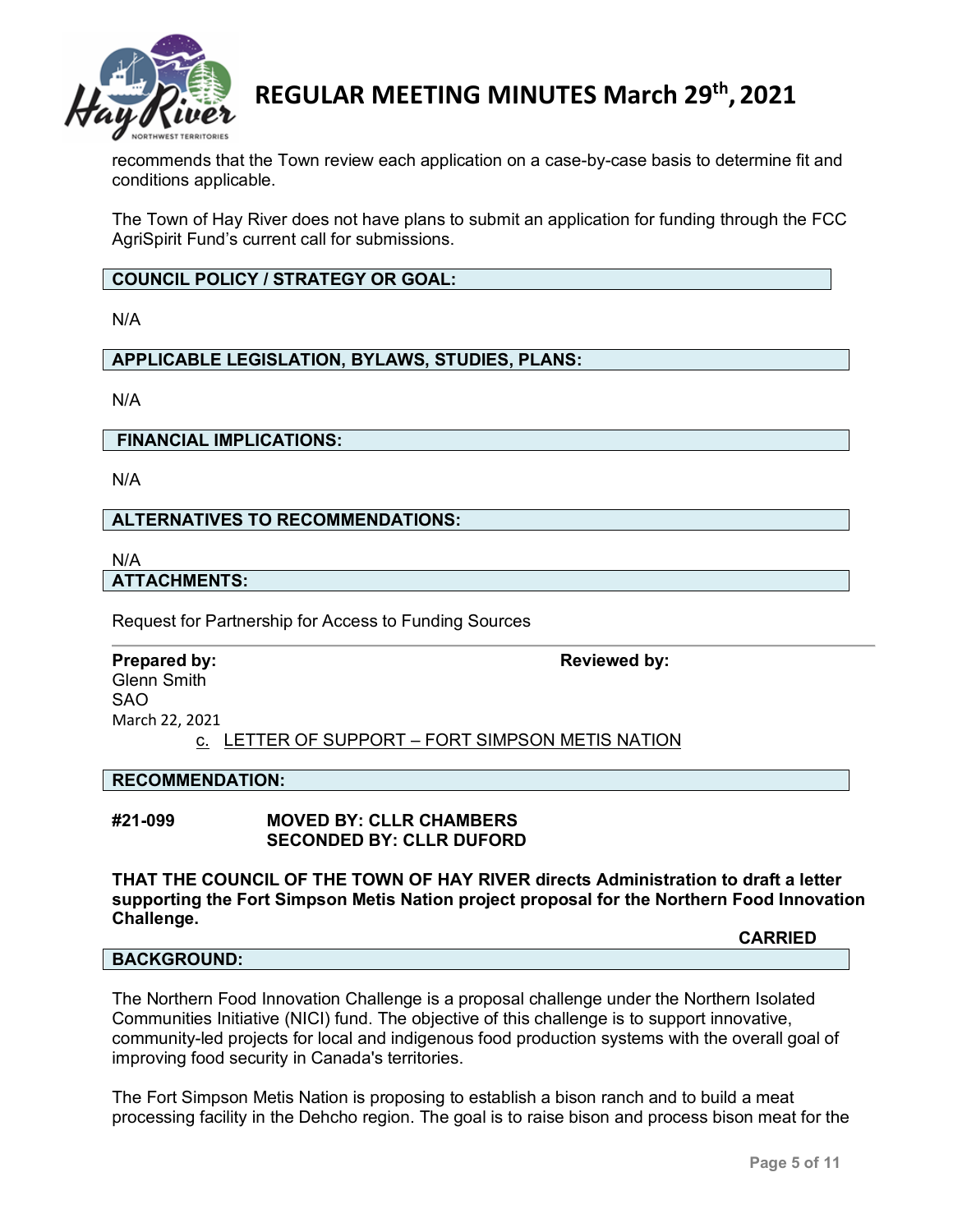

NWT economy. There are many benefits to utilizing bison for meat protein and raising and producing bison within the territory can help lower our cost of living and help Canada reduce GHG emissions.

# **COUNCIL POLICY / STRATEGY OR GOAL:**

N/A

**APPLICABLE LEGISLATION, BYLAWS, STUDIES, PLANS:**

N/A

**FINANCIAL IMPLICATIONS:**

N/A

**ALTERNATIVES TO RECOMMENDATIONS:**

N/A **ATTACHMENTS:**

**Prepared by: Reviewed by: Reviewed by: Reviewed by:** Stacey Barnes Council Administrator March 26, 2021

# d. REPORT TO COUNIL FOR BYLAW 2425 – TAXI BYLAW

# **RECOMMENDATION:**

#### **#21-100 MOVED BY: DEPUTY MAYOR BOUCHARD SECONDED BY: CLLR DOHEY**

#### **THAT THE COUNCIL OF THE TOWN OF HAY RIVER accepts the report on Bylaw No. 2425 – Taxi Licence as presented**

#### **BACKGROUND:**

**CARRIED**

Over the last several years, the Town of Hay River has received many complaints surrounding taxi service levels and difficulties in accessing taxis. Long wait times for a taxi and no-response from taxi dispatchers have been the typical complaint. These concerns combined with general bylaw compliance concerns led to Council's interest in a review of the Taxi Bylaw and consultation with existing licensed taxi operators to understand violations with the hopes to identify opportunities for service improvement.

The Town of Hay River Administration met with both licensed taxi operators (Reliable Cabs and Island Taxi) through multiple meetings which provided insight into the market and the challenges of compliance with the Taxi License bylaw. Both companies indicated difficulties in meeting the service level requirements of the bylaw surrounded challenges in recruitment and retention of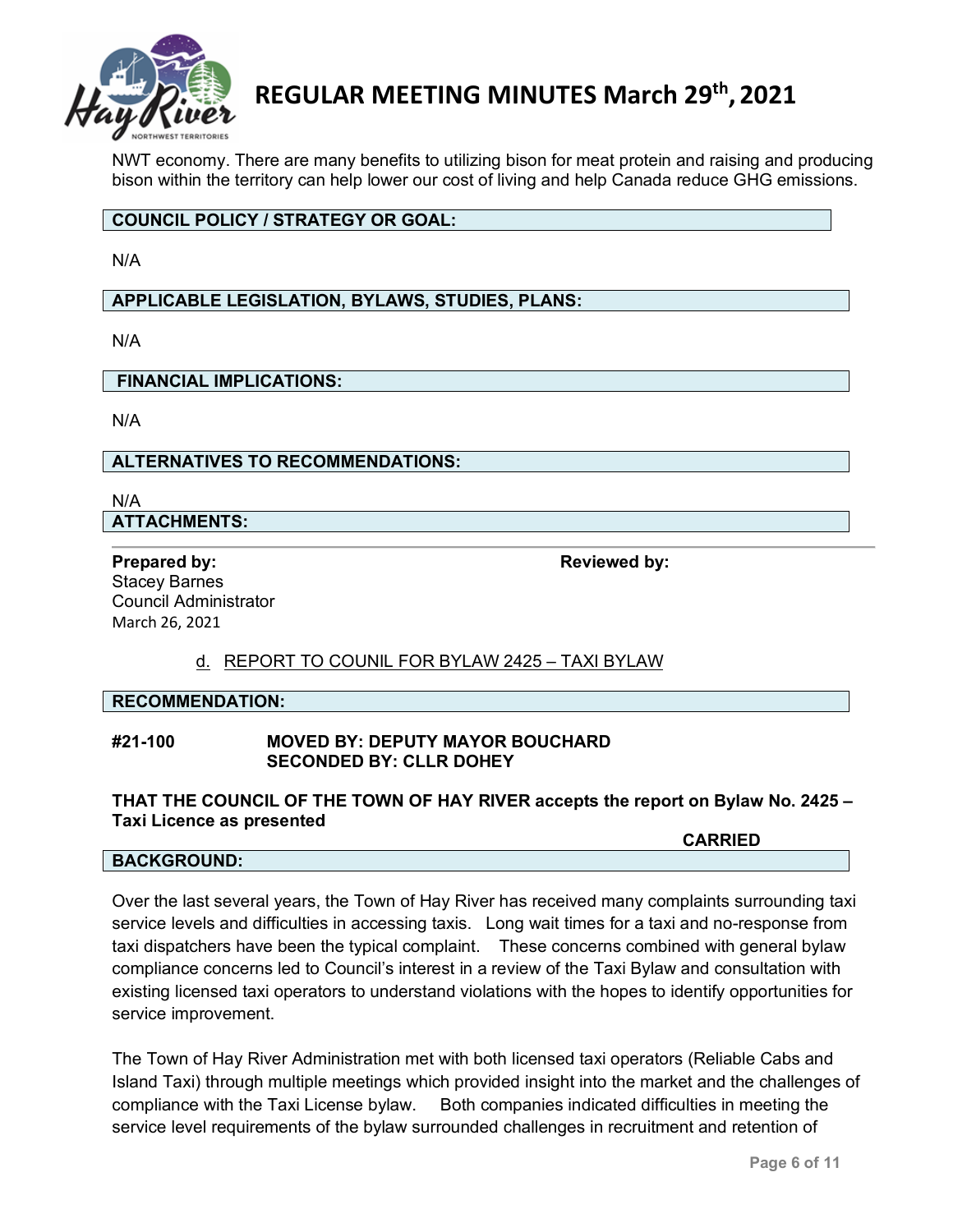

drivers, the sparse geography of the community, COVID and fluctuations in taxi demand. Other concerns included taxi driver safety and timelines to permit drivers. A joint letter from Reliable Cabs and Island Taxi was submitted with their recommended changes to the Taxi Bylaw.

On December 16, 2020 and again on March 18<sup>th</sup>, 2021 the Town of Hay River Policy and Bylaw Committee met to discuss findings from the meetings with the taxi operators and changes to the Taxi Licence Bylaw. The most significant proposed change to the Taxi License Bylaw attempts to better balance taxi supply requirements with current consumer demand. This is achieved by altering the minimum requirements of the number of taxis according to day and time of week. The existing bylaw requirement is that for each Taxi Brokerage (dispatch) license there be a minimum of two licensed taxis and 24/7 response. The proposed minimum requirements are as follows.

- i) One (1) taxi between 10:00am and 6:00pm Sunday and statutory holidays;
- ii) Two (2) taxis between the hours of 6:30am and 6:00pm Monday through Thursday;
- iii) One (1) taxi between the hours of 6:00pm and 2:00am Monday through Thursday; and
- iv) Two (2) taxis between 6:30 am to 3:00 am Friday and Saturday

While the proposed changes reduce the required hours of availability and number of taxis for off peak periods, the intent is to improve feasibility of operations and subsequent service levels. It is expected that patrons be aware of the hours of operation and plan taxi travel accordingly. Taxi Brokerage License holders are permitted to extend their hours and to match any increase in demand.

Other changes to the bylaw include:

- i) Wording change from "Taxi Permit" to "Chauffer's Permit"
- ii) Minimum licensed Taxis for Brokerage License from 3 to 2
- iii) Corrections to language and forms so that only 1 Taxi per Taxi Licence
- iv) Defined renewal date for licenses and permits (August  $31<sup>st</sup>$ )
- v) Change of vehicle age allowance from 8 years to 12 years
- vi) Increase in fees to reflect market and inflationary increases

The Taxi License Bylaw was last updated in 2009.

The proposed bylaw has passed through a legal review. **ALTERNATIVES TO RECOMMENDATIONS:**

- Changes to terms and conditions

#### **ATTACHMENTS:**

- ByLaw 2425 Taxi Bylaw Track Changes
- Signed Letter from Local Taxi Operators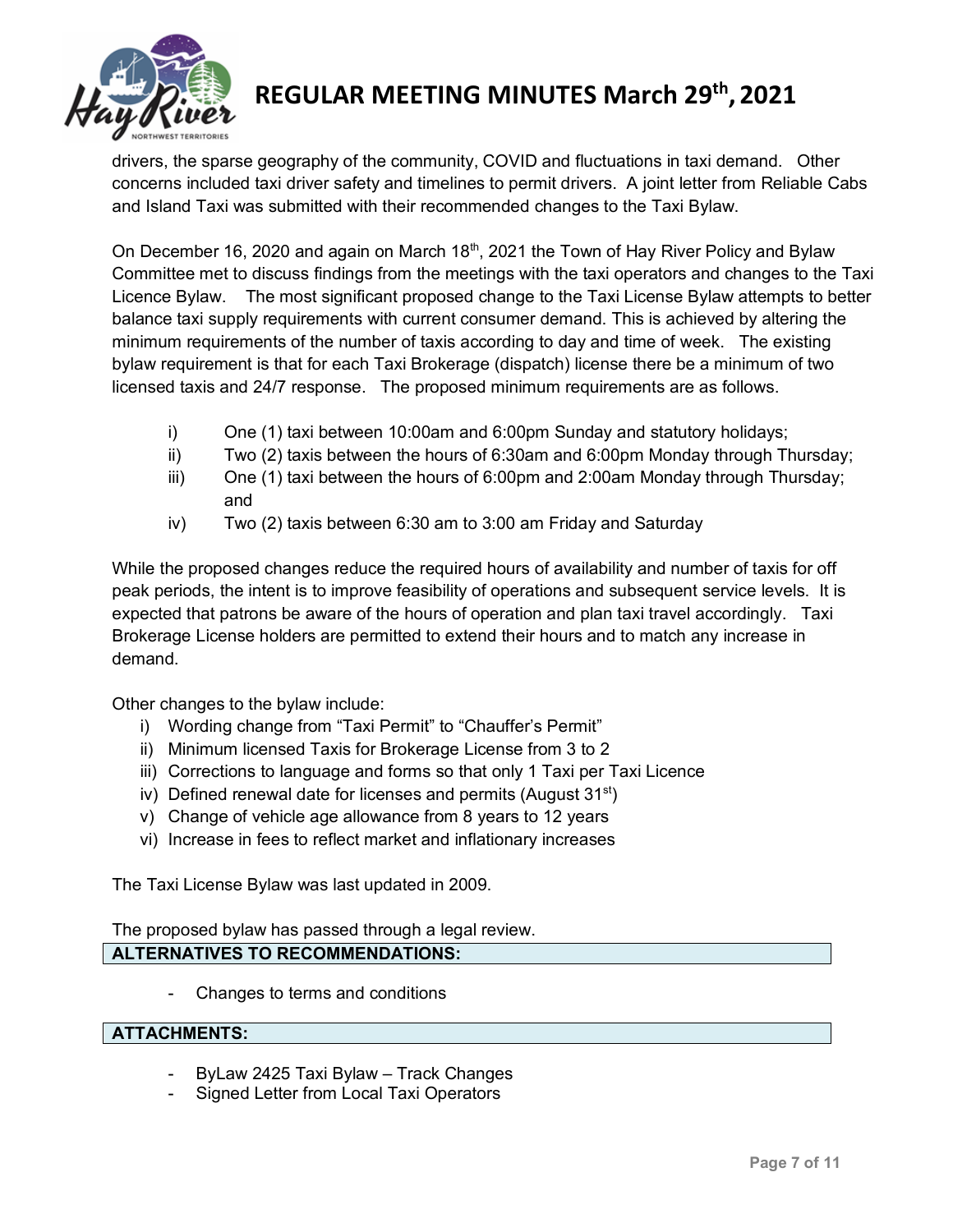

#### **Prepared by:** Glenn Smith SAO March 24, 2021

e. O&M FUNDING AGREEMENT REPORT

# **RECOMMENDATION:**

# **#21-101 MOVED BY: CLLR DUFORD SECONDED BY: CLLR WILLOWS**

**THE COUNCIL OF THE TOWN OF HAY RIVER approves the Operations and Maintenance Contribution Agreement for 2021-22 in the amount of \$2,215,000.**

#### **BACKGROUND:**

**CARRIED**

Each year Council approves a funding agreement with Government of Northwest Territories for Operations and Maintenance for the period April 1<sup>st</sup> to March 31st of the following year.

For this year April 1, 2021 to March 31, 2022 the agreement for Operations & Maintenance Funding is in the amount of \$2,215,000. This is consistent with the funding received for 2020-21.

Once these agreements are signed, funding will flow monthly.

# **COUNCIL POLICY / STRATEGY OR GOAL:**

To obtain Operations and Maintenance Funding for the current budget year.

# **APPLICABLE LEGISLATION, BYLAWS, STUDIES, PLANS:**

Town of Hay River O&M Budget for 2021

#### **FINANCIAL IMPLICATIONS:**

\$2,215,000 for operating expenditures for the calendar year.

#### **ALTERNATIVES TO RECOMMENDATIONS:**

#### N/A

#### **ATTACHMENTS:**

Operations and Maintenance Contribution Agreement.

**Prepared by: Reviewed by: Reviewed by: Sam Mugford, CPA, CA Glenn Smith Director of Finance and Administration SAO**

**March 26, 2021 March 26, 2021**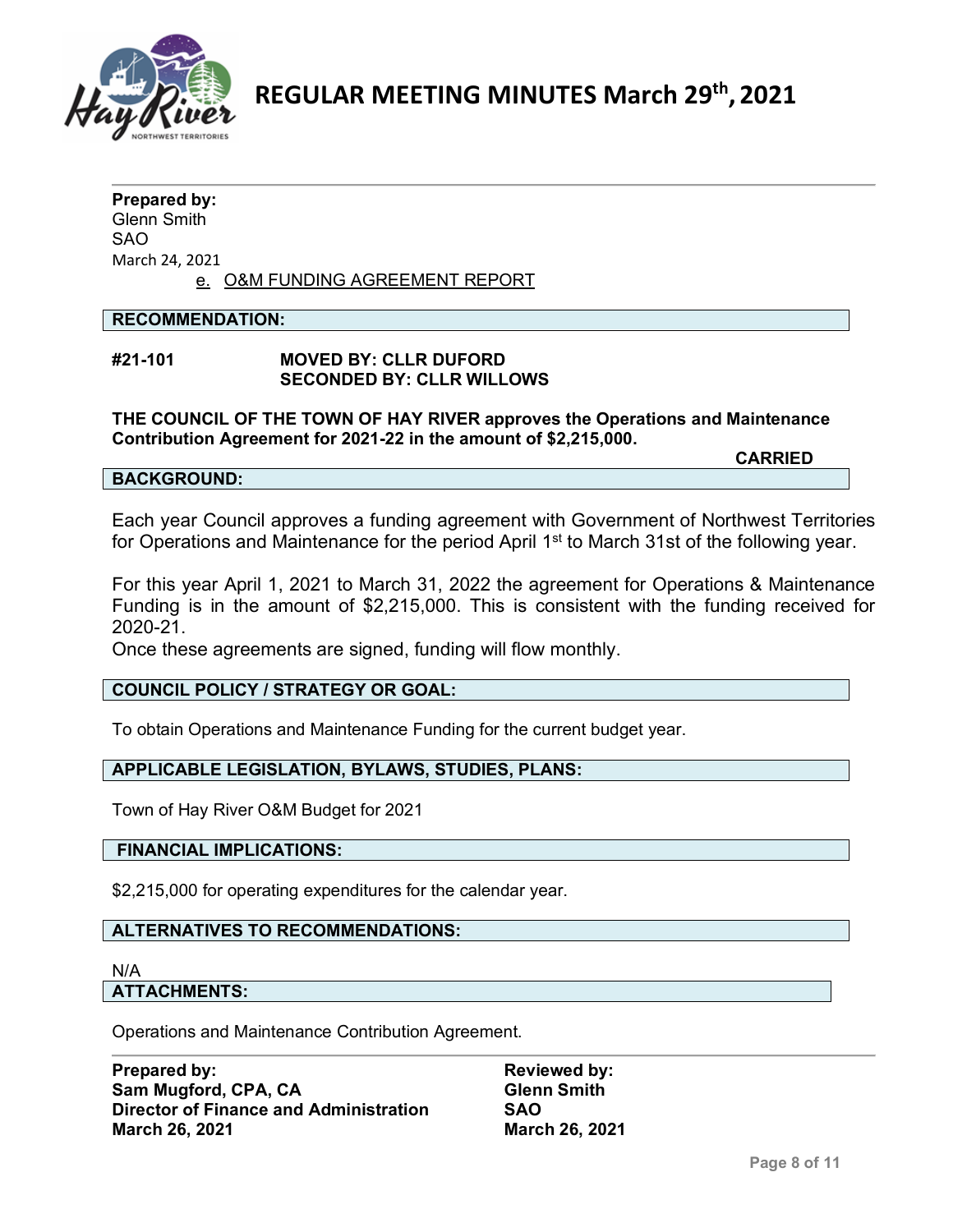

# f. WATER & SEWER CONTRIBUTION AGREEMENT REPORT

#### **RECOMMENDATION:**

#### **#21-102 MOVE BY: CLLR DOHEY SECONDED BY: CHAMBERS**

**THE COUNCIL OF THE TOWN OF HAY RIVER approves the Water and Sewer Funding Contribution Agreement for 2021-22 in the amount of \$1,089,000.**

#### **BACKGROUND:**

**CARRIED**

Each year Council approves a transfer agreement with Government of Northwest Territories for Water and Sewer funding for the period April 1<sup>st</sup> to March 31st of the following year.

For this year April 1, 2021 to March 31, 2022 the agreement for Water and Sewer Funding is in the amount of \$1,089,000. This is an increase from prior year (\$1,045,000).

Once these agreements are signed, funding will flow monthly.

#### **COUNCIL POLICY / STRATEGY OR GOAL:**

To obtain Water and Sewer Funding for the current budget year.

#### **APPLICABLE LEGISLATION, BYLAWS, STUDIES, PLANS:**

Town of Hay River Utility O & M Budget for 2021

#### **FINANCIAL IMPLICATIONS:**

\$1,089,000 for utility operating expenditures for the calendar year.

#### **ALTERNATIVES TO RECOMMENDATIONS:**

#### N/A **ATTACHMENTS:**

Transfer Agreement – Water & Sewer Transfer Agreement.

| Prepared by:                                  | <b>Reviewed by:</b>   |
|-----------------------------------------------|-----------------------|
| Sam Mugford, CPA, CA                          | <b>Glenn Smith</b>    |
| <b>Director of Finance and Administration</b> | <b>SAO</b>            |
| <b>March 26, 2021</b>                         | <b>March 26, 2021</b> |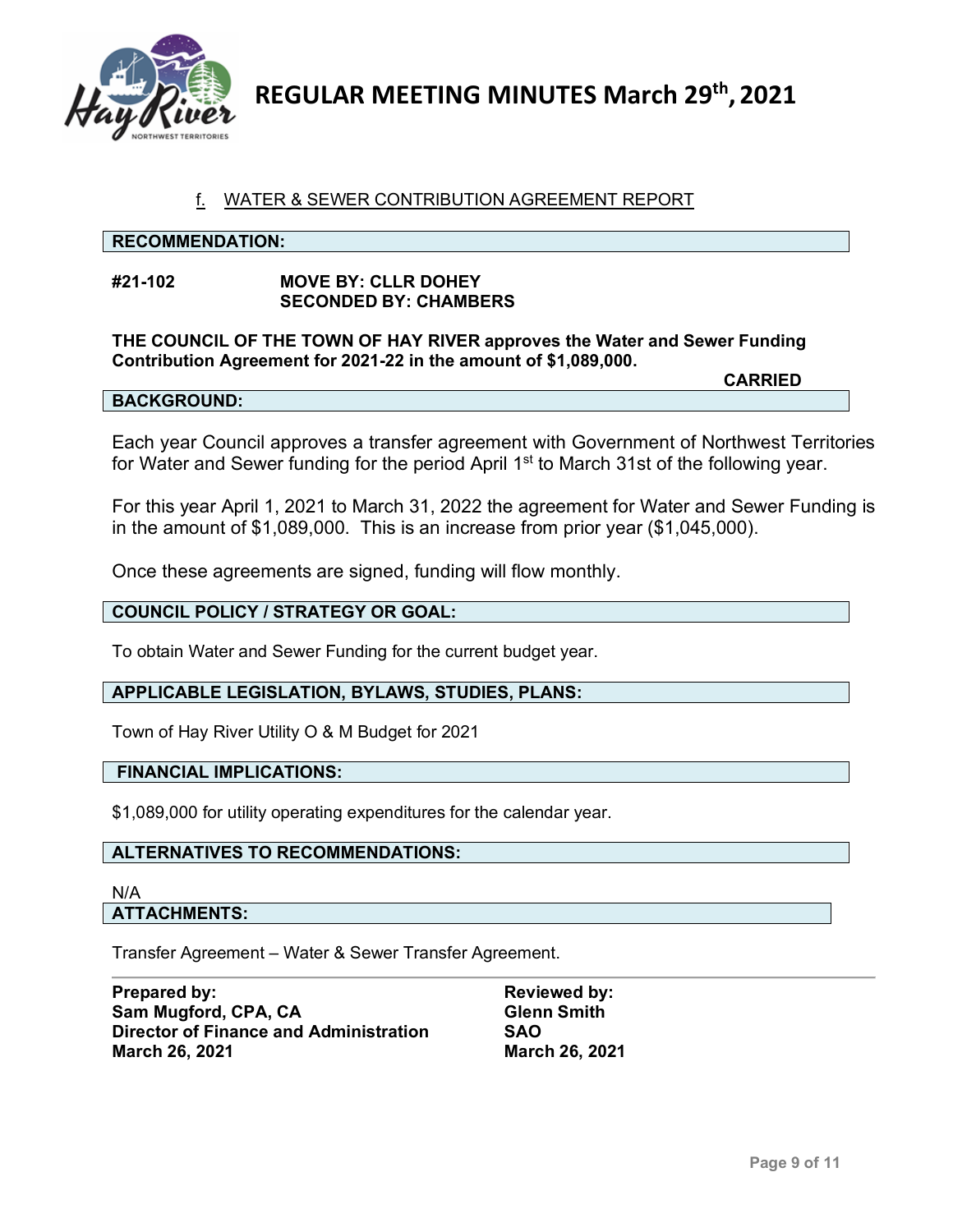

g. Excused Absence

|                                                                               | <b>RECOMMENDATION:</b> |                                                                             |                |  |
|-------------------------------------------------------------------------------|------------------------|-----------------------------------------------------------------------------|----------------|--|
| #21-103                                                                       |                        | <b>MOVED BY: CLLR DOHEY</b><br><b>SECONDED BY: CLLR CHAMBERS</b>            |                |  |
| THAT THE COUNCIL OF THE TOWN OF HAY RIVER excuses Councillor Groenewegen from |                        |                                                                             |                |  |
| the Regular Meeting of Council, Monday, March 29th, 2021.                     |                        | <b>CARRIED</b>                                                              |                |  |
|                                                                               |                        |                                                                             |                |  |
|                                                                               | 9. BYLAWS              |                                                                             |                |  |
|                                                                               |                        | a) Bylaw 2425 - Taxi Bylaw - First Reading                                  |                |  |
|                                                                               | #21-104                | <b>MOVED BY: CLLR DOHEY</b><br><b>SECONDED BY: CLLR DUFORD</b>              | <b>CARRIED</b> |  |
|                                                                               |                        | <u> Bylaw 2425 – Taxi Bylaw – Second Reading</u>                            |                |  |
|                                                                               | #21-105                | <b>MOVED BY: CLLR DOHEY</b><br><b>SECONDED BY: CLLR DUFORD</b>              | <b>CARRIED</b> |  |
|                                                                               |                        | b) Bylaw 1812 "Z" – Zoning and Building Amendment – Third and Final Reading |                |  |
|                                                                               | #21-106                | <b>MOVED BY: DEPUTY MAYOR BOUCHARD</b><br><b>SECONDED BY: CLLR DOHEY</b>    | <b>CARRIED</b> |  |
|                                                                               |                        | c) Bylaw 2426 – Disposal of Land – First Reading                            |                |  |
|                                                                               | #21-107                | <b>MOVED BY: CLLR DOHEY</b><br><b>SECONDED BY: CLLR DUFORD</b>              |                |  |
|                                                                               |                        | Bylaw 2426 – Disposal of Land – Second Reading                              | <b>CARRIED</b> |  |
|                                                                               | #21-108                | <b>MOVED BY: CLLR DOHEY</b><br><b>SECONDED BY: CLLR DUFORD</b>              | <b>CARRIED</b> |  |